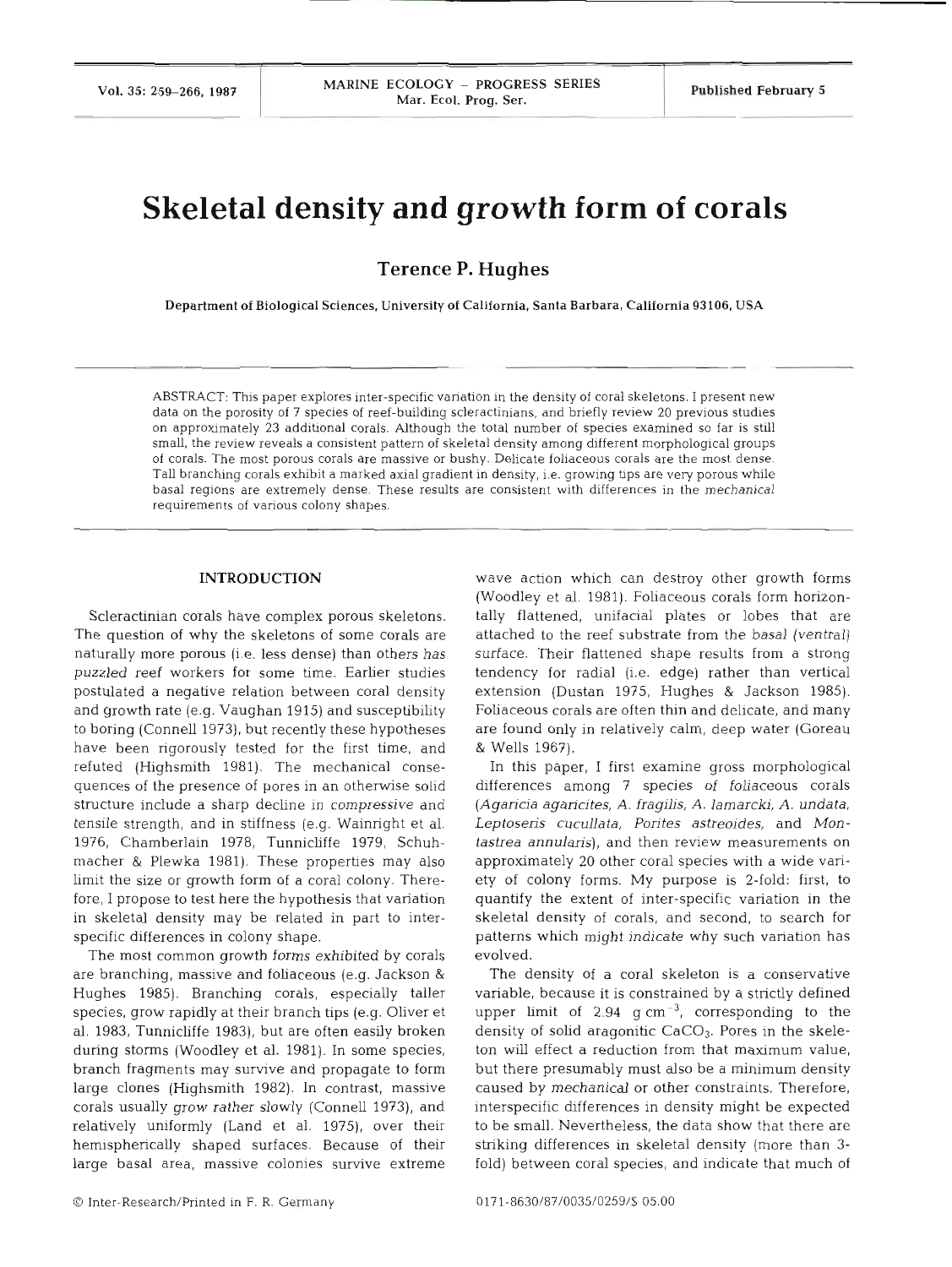this variation is correlated with differences in growth

# **METHODS**

Colonies of the 7 species of foliaceous corals were collected from depths of  $5$ ,  $10$ ,  $20$ ,  $30$  and  $40$  m at Rio Bueno, on the north coast of Jamaica. Although the primary purpose of the collections was to search for differences in morphology between species, intraspecific variation was also examined over the depth range of each species. Three of the species, Agaricia agaricites, Montastrea annulans and Porites astreoides are highly polymorphic, typically exhibiting a gradual change from massive or knobby colonies to foliaceous forms with increasing depth. Only foliaceous colonies were collected in the present study since the skeletal density of massive colonies of these **3** taxa is already well known (Baker & Weber 1975, Dustan 1975, Stearn et al. 1977, Chamberlain 1978, Highsmith et al. 1983, Tunnicliffe 1983, Dodge & Brass 1984).

Colonies with a maximum diameter smaller than 10 cm were avoided to control for changes in the ratio of surface area to volume associated with ontogeny. (The ratio of the surface area of the base of an inverted cone divided by its volume changes little above a radius of 5 cm [e.g. Fig. 3 in Porter (1976)], especially where the maximum height of the cone is less than about one fourth of the diameter.) One-way ANOVA's of the collections confirm no significant differences in colony diameter among depths or species.

Only corals with a complete covering of tissue (which in these foliaceous species is primarily limited to their upper surfaces), were collected to reduce variation caused by bioerosion. Colonies were dried in the sun, and their undersurfaces cleaned of epibionts. Corals with excavations resulting from bioerosion were discarded. Because each species was rare at either shallow or deep sites, the number of sampled depths varied from 1 to **4** per species. Therefore, empty cells (not just missing values) preclude the use of a 2-way ANOVA, so the effects of species and depth were examined separately. The number of colonies analyzed per species per depth ranged from 5 to 17, giving a total of 207.

Two quantitative traits of coral morphology were measured: skeletal density, and the ratio of surface area of tissue to skeletal mass. Both relate to the way a coral uses calcium carbonate to manufacture its skeleton. The latter is a measure of the amount of skeletal material required by a coral to occupy a given amount of space, and has obvious ecological as well as morphological importance. Each coral was photographed on land with a scale, and the photographs were digitized to obtain the area of the upper surface. Skeletal density of whole colonies was measured using Archimedes' Principle by weighing them first in air and then suspended briefly from an analytic balance into freshwater (Graus & MacIntyre 1982). Skeletal volume was estimated as air weight divided by den-

# **RESULTS**

In general, differences between the 7 foliaceous species in skeletal density were far greater than intraspecific variation within and between depths (Table 1). Porites astreoides was the most porous throughout its depth range from 5 to 30 m, while Montastrea annularis consistently ranked second. Colonies of

Table 1. Mean skeletal density  $\pm$  SE (g cm<sup>-3</sup>) of foliaceous corals from Rio Bueno, Jamaica. Numbers in parentheses indicate number of colonies in each sample (total 207). Depth and species differences indicated by Kruskall-Wallace test. Blanks indicate approximate depth distribution of these species at Rio Bueno

| Species              | 5m              | 10m             | 20 <sub>m</sub> | 30 <sub>m</sub> | 40m               |
|----------------------|-----------------|-----------------|-----------------|-----------------|-------------------|
| Porites astreoides   | $1.69 \pm 0.02$ | $1.62 \pm 0.03$ | $1.68 \pm 0.04$ | $1.67 \pm 0.03$ |                   |
| (n <sub>s</sub> )    | (10)            | (10)            | (12)            | (10)            |                   |
| Agaricia agaricites  | $1.91 \pm 0.04$ | $1.99 \pm 0.02$ | $2.08 \pm 0.06$ | $2.14 \pm 0.03$ |                   |
| (p < 0.001)          | (8)             | (14)            | (10)            | (7)             |                   |
| Montastrea annularis |                 | $1.78 \pm 0.04$ | $1.95 \pm 0.03$ | $2.05 \pm 0.04$ |                   |
| (p < 0.01)           |                 | (10)            | (10)            | (9)             |                   |
| Leptoseris cucullata | --              | $2.15 \pm 0.06$ | $2.26 \pm 0.04$ | $2.29 \pm 0.05$ | $2.25 \pm 0.05$   |
| (n <sub>s</sub> )    |                 | (9)             | (10)            | (10)            | (5)               |
| Agaricia lamarcki    | and a           |                 | $2.30 \pm 0.03$ | $2.25 \pm 0.04$ | $2.31 \pm 0.03$   |
| (n <sub>s</sub> )    |                 |                 | (10)            | (17)            | (12)              |
| Agaricia undata      |                 |                 |                 | $2.46 \pm 0.03$ | $2.44 \pm 0.06$   |
| (ns)                 |                 |                 |                 | 17              | (6)               |
| Agaricia fragilis    | --              |                 |                 |                 | $2.31 \pm 0.05$   |
|                      |                 |                 |                 |                 | (11)              |
|                      | p < 0.001       | p < 0.001       | p < 0.001       | p < 0.001       | (n <sub>s</sub> ) |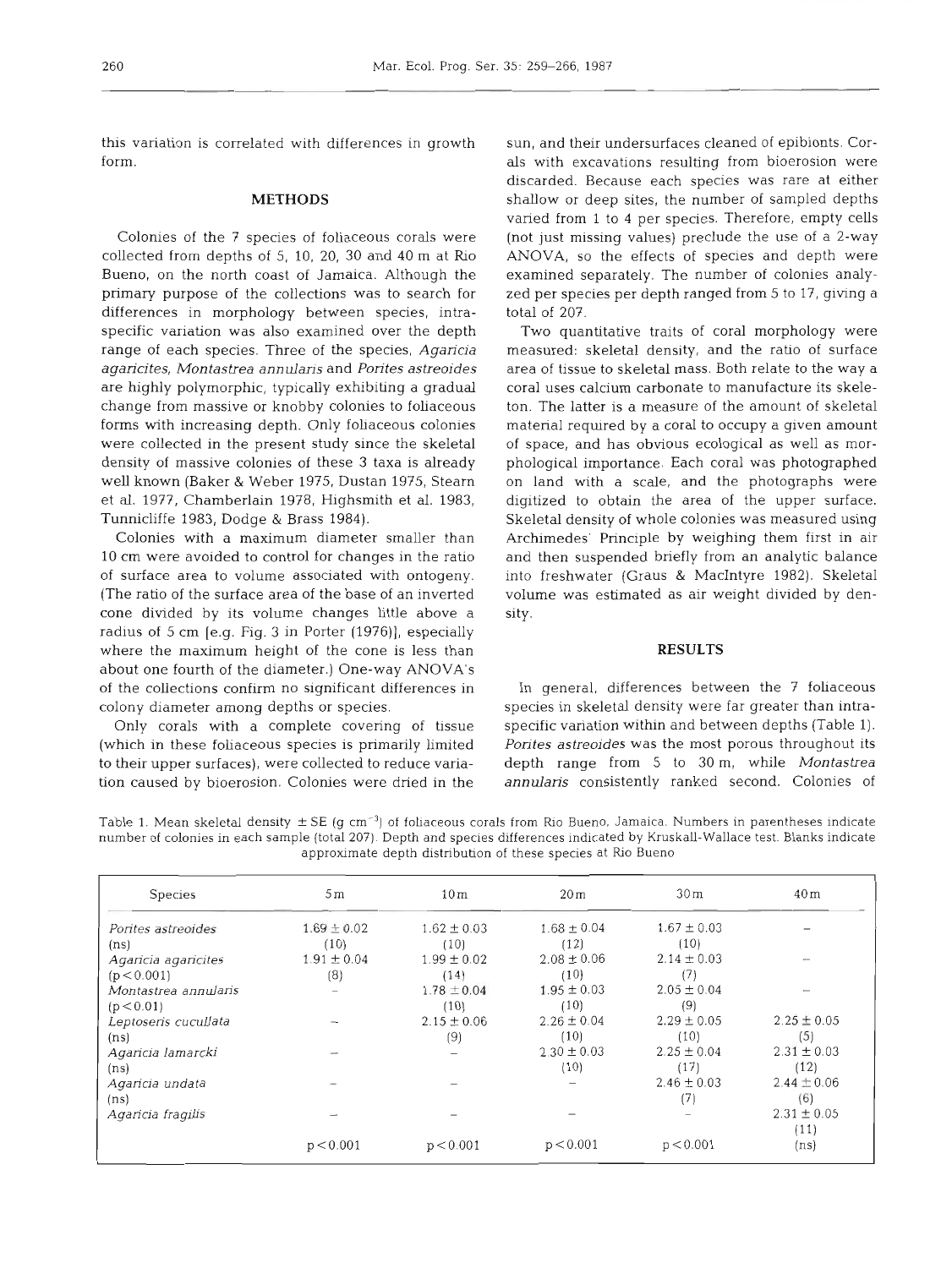Agaricia spp, and Leptoseris cucullata were much more dense, especially in deep water. At 30 m, where collections of 6 species were taken, densities of A. undata, L. cucullata, A. lamarcki, A. agaricites and M. annularis were on average  $47, 37, 35, 28$  and  $23\%$ greater, respectively, than P. astreoides (Kruskall-Wallace test,  $p < 0.001$ , Table 1).

Skeletal density of foliaceous Agaricia agaricites and Montastrea annularis increased significantly with depth (Table 1). The change was modest, amounting to an average increase of 12 % from 5 to 30 m in A. agaricites, and of 15 % from 10 to 30 m in foliaceous M. annularis (Kruskall-Wallace test,  $p < 0.001$  and  $p < 0.01$ respectively). In contrast, the remaining species showed no significant change in density over their depth range.

The foliaceous species also differed greatly in the area of substrate covered per unit weight of skeleton (Table 2). The characteristically thick plates of Montastrea annularis had by far the lowest value of all wherever it was collected, while the more delicate Leptoseris cucullata had the highest ratio throughout its depth range. Where they were both collected, from 10 to 30 m, L. cucullata covered the same amount of -substrate with 4 to 5 times less skeletal mass than  $M$ annularis, despite the considerably higher density of L. cucullata. Thus, the range between foliaceous species in surface area per unit weight of skeleton (from 0.39 to 2.14 cm<sup>2</sup> g<sup>-1</sup>) was approximately 10 times greater than the more modest differences in density (ranging from 1.62 to 2.46 g cm<sup>-3</sup>).

There was a significant increase of surface area to weight ratios with depth among 2 species, Agancia agaricites and A. lamarcki (Table 2). A. agaricites at 30 m covers the same area with an average of almost half the weight of skeleton than at 5 m. Similarly, A. lamarcki at 40 m occupies the same amount of space with one third less skeletal mass than at 20 m. Leptoseris cucullata and A. undata showed similar trends, but they were not statistically significant. These changes were not due to a decline in skeletal density at greater depths, since density of each species either stayed the same or increased in deeper water (Table 1). Rather, the surface areas per mass of skeleton increased because deeper foliaceous corals were substantially thinner. This pattern of increasing flattening of corals also occurred inter-specifically (Table 2), as relatively robust species predominating in shallow water (e.g. Pontes astreoides, A. agaricites and Montastrea annularis) were replaced by thinner, more delicate ones at greater depths (e.g. by A. undata and A. fragilis).

## **DISCUSSION AND REVIEW**

Previous estimates of skeletal density are summarized in Table 3. (Several studies that were based on only a single colony or an unknown number of specimens were omitted.) I have divided the corals into 3 major categories, namely, branching, massive and foliaceous growth forms. Before describing the patterns, I should caution that some of the variation in the reported densities of corals may be due to differences in sampling and measurement techniques. For example, the size and position of each sample is important. Larger specimens will give smaller measurement errors of weight or displacement, but they are also more likely to be excavated by borers. In addition, colony extremities such as branch tips are often extremely porous compared to basal parts of branching colonies. At a smaller scale, cores or slabs of a few grams may differ in density because of their location in relation to individual calices or seasonal banding

| Table 2. Area/weight ratio (cm <sup>2</sup> g <sup>-1</sup> ) $\pm$ SE of foliaceous corals from Rio Bueno, Jamaica. See Table 1 for explanation |  |  |  |  |  |  |  |  |  |
|--------------------------------------------------------------------------------------------------------------------------------------------------|--|--|--|--|--|--|--|--|--|
|--------------------------------------------------------------------------------------------------------------------------------------------------|--|--|--|--|--|--|--|--|--|

| <b>Species</b>       | 5m              | 10 <sub>m</sub> | 20 <sub>m</sub> | 30 <sub>m</sub> | 40m             |
|----------------------|-----------------|-----------------|-----------------|-----------------|-----------------|
| Porites astreoides   | $0.78 \pm 0.06$ | $0.78 \pm 0.05$ | $0.78 \pm 0.08$ | $0.75 \pm 0.07$ |                 |
| (n <sub>s</sub> )    | (10)            | (10)            | (12)            | (10)            |                 |
| Agaricia agaricites  | $0.53 \pm 0.04$ | $0.78 \pm 0.09$ | $0.88 \pm 0.05$ | $1.06 \pm 0.07$ |                 |
| (p < 0.001)          | (8)             | (14)            | (10)            | (7              |                 |
| Montastrea annularis |                 | $0.41 \pm 0.02$ | $0.39 \pm 0.03$ | $0.47 \pm 0.04$ |                 |
| (n <sub>s</sub> )    |                 | (10)            | (10)            | (10)            |                 |
| Leptoserís cucullata |                 | $1.50 \pm 0.19$ | $2.05 \pm 0.18$ | $1.97 \pm 0.18$ | $2.14 \pm 0.29$ |
| (n <sub>s</sub> )    |                 | (13)            | (12)            | (10)            | (5)             |
| Agaricia lamarcki    |                 |                 | $0.98 \pm 0.07$ | $1.16 \pm 0.07$ | $1.33 \pm 0.06$ |
| (p < 0.05)           |                 |                 | (10)            | (17)            | (12)            |
| Agaricia undata      |                 |                 |                 | $1.57 \pm 0.12$ | $1.74 \pm 0.09$ |
| (n <sub>s</sub> )    |                 |                 |                 | (7)             | (6)             |
| Agaricia fragilis    |                 |                 |                 |                 | $1.28 \pm 0.16$ |
|                      |                 |                 |                 |                 | (11)            |
|                      | p < 0.001       | p < 0.001       | p < 0.001       | p < 0.001       | p < 0.001       |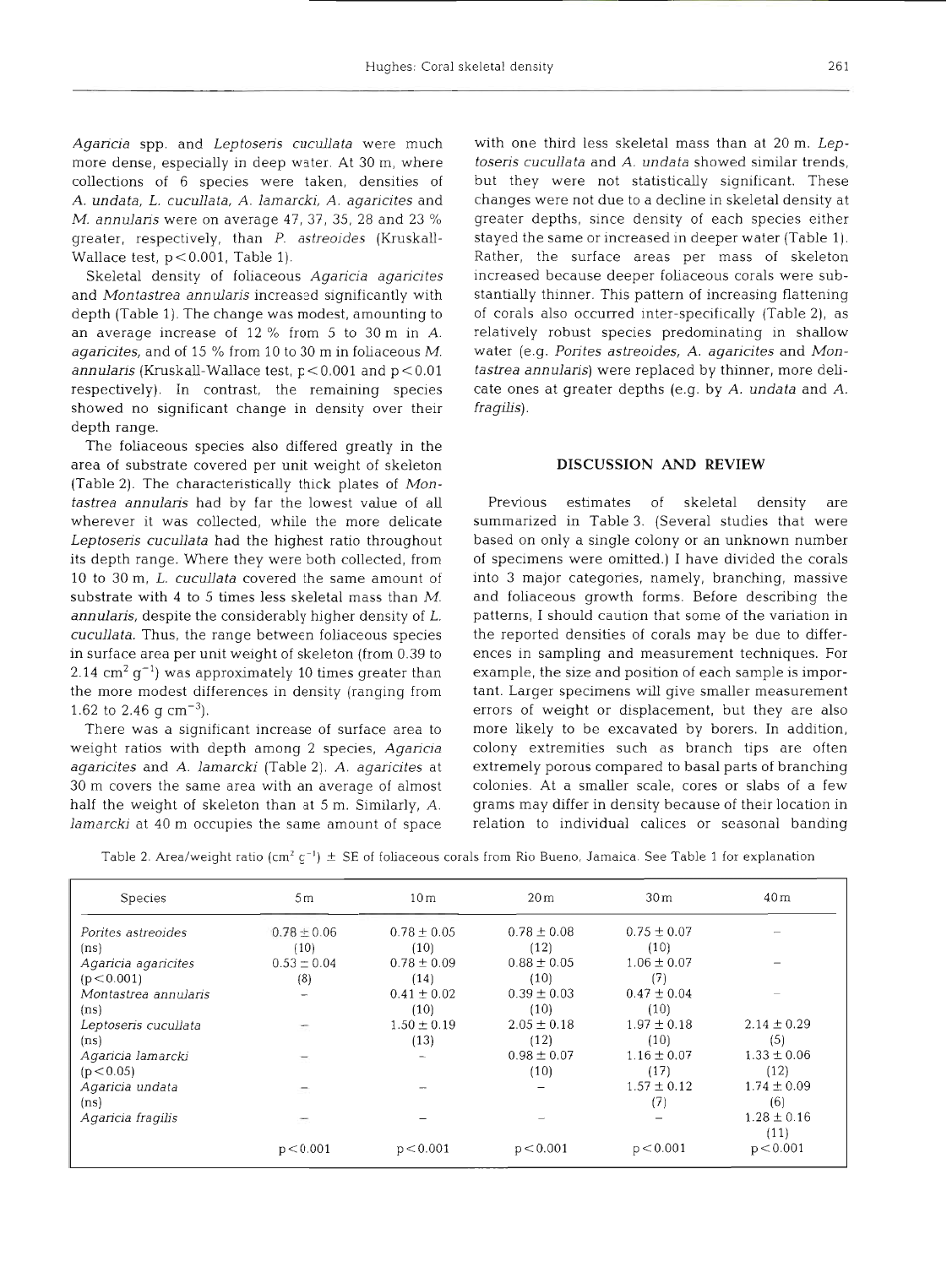Table 3. Summary of coral densities

| Species                                    | Morphology     | Density<br>$(q cm^{-3})$ | Depth<br>(m)             | Site             | Remarks                 | Source                    |  |
|--------------------------------------------|----------------|--------------------------|--------------------------|------------------|-------------------------|---------------------------|--|
| Ramose corals                              |                |                          |                          |                  |                         |                           |  |
| Acropora cervicornis                       | Erect          | $0.15 - 2.80$            | 8                        | St. Croix        | Axial gradient          | Gladfelter 1982           |  |
| Acropora cervicornis                       | Erect          | $1.20 - 2.48$            | $5.5 - 27$               | Jamaica          | Axial gradient          | Tunnicliffe 1983          |  |
| Acropora cervicornis                       | Erect          | $1.79 - 2.18$            | $\ddot{\zeta}$           | Jamaica          | Axial gradient          | Schuhmacher & Plewka 1981 |  |
| Acropora formosa                           | Erect          | $0.5 - 2.6$              | $5 - 15$                 | Davies Reef, GBR | Axial gradient          | Oliver et al. 1983        |  |
| Acropora palmata                           | Erect          | $1.47 - 2.23$            | ŝ                        | Jamaica          | Axial gradient          | Schuhmacher & Plewka 1981 |  |
| Acropora palmata                           | Erect          | $0.82 - 2.41$            | < 10                     | Caribbean        | Axial gradient          | Shapiro 1980              |  |
| Acropora palmata                           | Erect          | 2.02                     | < 10                     | Caribbean        |                         | Chamberlain 1978          |  |
| Eusmilia fastigiata                        | Short branches | 1.30                     | $7 - 12$                 | Caribbean        |                         | Tunnicliffe unpubl.       |  |
| Madracis mirabilis                         | Short branches | 1.68                     | $7 - 15$                 | Caribbean        |                         | Tunnicliffe unpubl.       |  |
| Porites furcata                            | Short branches | 1.05                     | $<$ 3                    | St. Croix        | 30 % seasonal change    | Meyer & Schultz 1985      |  |
| Porites porites                            | Short branches | 1.18                     | $0 - 5$                  | Barbados         |                         | Stearn et al. 1977        |  |
| Tubastrea aurea                            | Plocoid        | 1.07                     | $\ddot{\text{?}}$        | Pacific          |                         | Schuhmacher 1984          |  |
| Tubastrea micranthus                       | Erect          | $1.91 - 2.47$            | $\tilde{\mathcal{E}}$    | Phillipines      | Axial gradient          | Schuhmacher 1984          |  |
| Massive (hemispherical or columnar) corals |                |                          |                          |                  |                         |                           |  |
| Agaricia agaricites                        |                | 1.87                     | $0 - 5$                  | Barbados         |                         | Stearn et al. 1977        |  |
| Colpophyllia natans                        | Meandroid      | 0.65                     | ş                        | Jamaica          |                         | Tunnicliffe 1983          |  |
| Colpophyllia natans                        | Meandroid      | 0.84                     | <sup>2</sup>             | Caribbean        |                         | Highsmith 1981            |  |
| Diploria labrynthiformis                   | Meandroid      | 1.57                     | $\mathbf{1}$             | Bermuda          |                         | Dodge & Thomson 1974      |  |
| Favia pallida                              |                | 1.43                     | $2 - 29$                 | Enewetak         |                         | Highsmith 1979            |  |
| Goniastrea retiformis                      |                | 1.70                     | $6 - 17$                 | Enewetak         |                         | Highsmith 1979            |  |
| Montastrea annularis                       |                | 1.28                     | $2 - 8$                  | St. Croix        | $<$ 10% seasonal change | Dodge & Brass 1984        |  |
| Montastrea annularis                       |                | 1.41                     | $0 - 5$                  | Barbados         |                         | Stearn et al. 1980        |  |
| Montastrea annularis                       |                | 1.47                     | $\widetilde{\zeta}$      | Caribbean        |                         | Chamberlain 1978          |  |
| Montastrea annularis                       |                | 1.58                     | $0 - 4.5$                | St. Croix        |                         | Baker & Weber 1975        |  |
| Montastrea annularis                       |                | 1.79                     | $9 - 13.5$               | St. Croix        | Depth gradient          | Baker & Weber 1975        |  |
| Montastrea annularis                       |                | 1.71                     | $8 - 24$                 | Jamaica          |                         | Dustan 1975               |  |
| Montastrea annularis                       |                | 1.81                     | $1 - 30$                 | Belize           | Depth gradient          | Graus & McIntyre 1982     |  |
| Montastrea cavernosa                       |                | 1.60                     | $5 - 26$                 | Belize           |                         | Highsmith et al. 1983     |  |
| Montipora berryi                           |                | 1.58                     | $\sqrt{2}$               | Enewetak         |                         | Highsmith 1981            |  |
| Oulophyllia crispa                         | Meandroid      | 0.98                     | $\ddot{\mathcal{E}}$     | Enewetak         |                         | Highsmith 1981            |  |
| Pavona clavus                              |                | 1.86                     | $5 - 7$                  | Gulf of Chiriqui | 13 % seasonal change    | Wellington & Glynn 1983   |  |
| Pavona clavus                              |                | 1.44                     | $5 - 7$                  | Gulf of Panama   | 35% seasonal change     | Wellington & Glynn 1983   |  |
| Pavona gigantea                            |                | 1.75                     | $5 - 7$                  | Gulf of Panama   | 20% seasonal change     | Wellington & Glynn 1983   |  |
| Porites astreoides                         |                | 1.48                     | $1 - 15$                 | Belize           |                         | Highsmith et al. 1983     |  |
| Porites astreoides                         |                | 1.40                     | $0 - 5$                  | Barbados         |                         | Stearn et al. 1977        |  |
| Porites astreoides                         |                | 1.26                     | < 10                     | Jamaica          |                         | Tunnicliffe 1983          |  |
| Porites lutea                              |                | 1.41                     | $0 - 29$                 | Enewetak         |                         | Highsmith 1979            |  |
| Porites spp. (mostly)                      |                | $1.30 - 1.65$            | $2 - 30$                 | Enewetak         | 10-30% seasonal change  | Buddemeir et al. 1974     |  |
| Porites spp.                               |                | 1.20                     | $5 - 10$                 | Dahu             |                         | Schneider & Smith 1982    |  |
| Porites spp.                               |                | 1.60                     | $5 - 10$                 | Midway           | 10-20% seasonal change  | Schneider & Smith 1982    |  |
| Porites spp.                               |                | 1.70                     | Ş                        | Abrolhos Is.     |                         | Schneider & Smith 1982    |  |
| Siderastrea radians                        |                | 1.82                     | 3                        | Caribbean        |                         | Chamberlain 1978          |  |
| Siderastrea siderea                        |                | 1.61                     | $0 - 5$                  | Barbados         |                         | Stearn et al. 1977        |  |
| Foliaceous (or flattened) corals           |                |                          |                          |                  |                         |                           |  |
| Agaricia agaricites                        | Foliaceous     | 2.02                     | $5 - 30$                 | Jamaica          | Depth gradient          | Table 1                   |  |
| Agaricia fragilis                          | Foliaceous     | 2.31                     | 40                       | Jamaica          |                         | Table 1                   |  |
| Agaricia lamarcki                          | Foliaceous     | 2.28                     | $20 - 40$                | Jamaica          |                         | Table 1                   |  |
| Agaricia undata                            | Foliaceous     | 2.45                     | $30 - 40$                | Jamaica          |                         | Table 1                   |  |
| Dichocoenia sp.                            | Flattened      | 2.30                     | $\overline{\mathbf{c}}$  | Jamaica          |                         | Tunnicliffe 1983          |  |
| Dichocoenia stokesi                        | Flattened      | 2.04                     | $\overline{\mathcal{E}}$ | Caribbean        |                         | Highsmith 1981            |  |
| Leptoseris cucullata                       | Foliaceous     | 2.24                     | $10 - 40$                | Jamaica          |                         | Table 1                   |  |
| Montastrea annularis                       | Foliaceous     | 1.96                     | $18 - 27$                | St. Croix        | Depth gradient          | Baker & Weber 1975        |  |
| Montastrea annularis                       | Foliaceous     | 1.76                     | $10 - 50$                | Jamaica          |                         | Dustan 1975               |  |
| Montastrea annularis                       | Foliaceous     | 1.92                     | $10 - 30$                | Jamaica          | Depth gradient          | Table 1                   |  |
| Porites astreoides                         | Foliaceous     | 1.67                     | $5 - 30$                 | Jamaica          |                         | Table 1                   |  |
|                                            |                |                          |                          |                  |                         |                           |  |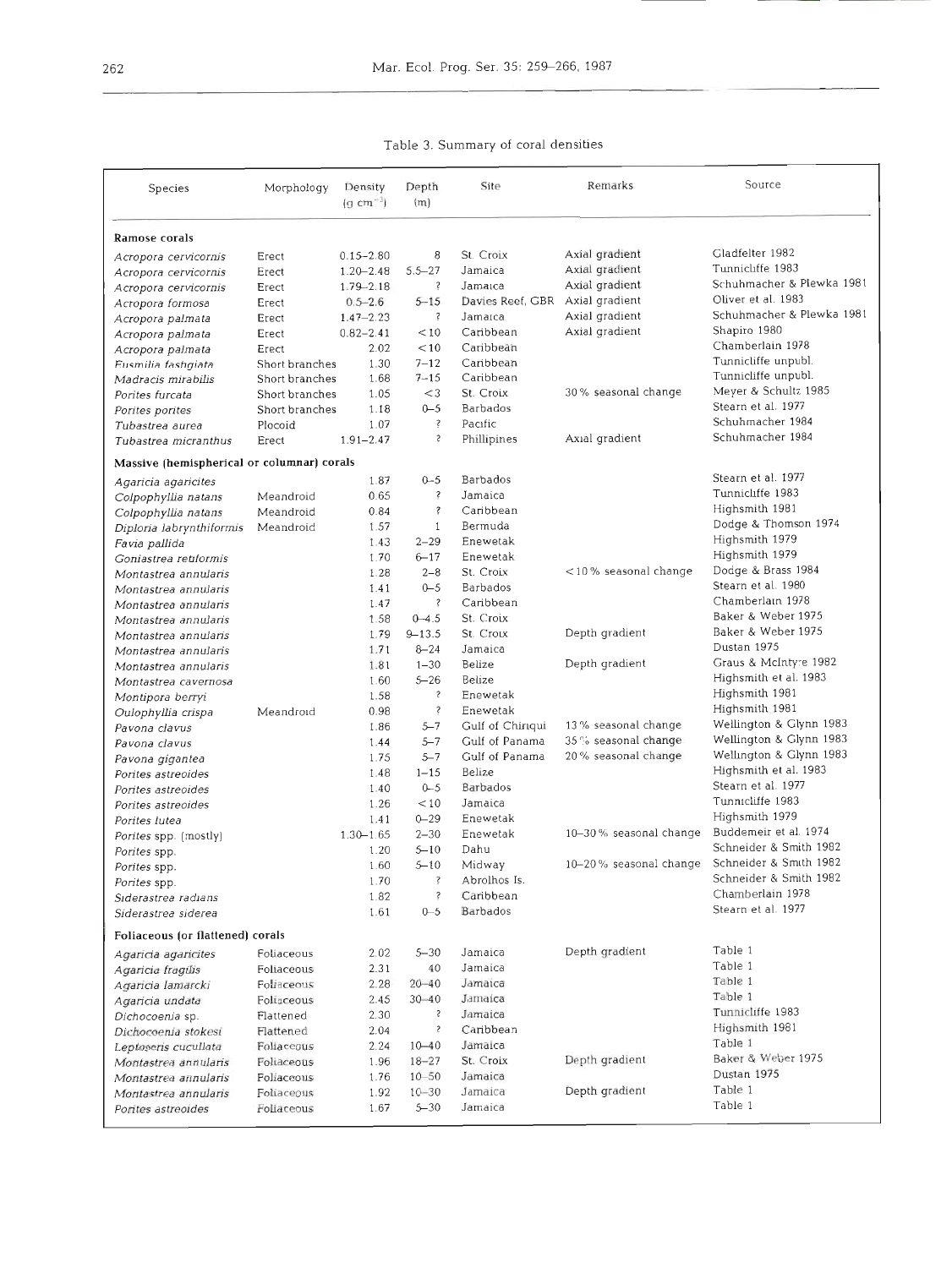patterns. High and low density portions of annual bands typically vary in porosity by 10 to 35 % (Buddemeier et al. 1974, Schneider & Smith 1982, Wellington & Glynn 1983, Meyer & Schultz 1985).

Skeletal density may also depend on the depth of collection. For example, the densities of *Montastrea annularis* and *Agaricia agaricjtes* increased in deeper water (Table 1). This relation has been shown before for *M. annulans* by Baker & Weber (1975), and by Graus & MacIntyre (1982), although Dustan (1975) found no consistent trend. However, as noted here for foliaceous corals (Table 1), intraspecific variations in density associated with change in depth are usually small compared with inter-specific differences. Only 2 of the species examined here showed a detectable change in density over their depth range, while interspecific differences were highly significant at each sampled depth from 5 to 30 m.

Various related mechanisms may combine to cause a depth gradient in skeletal densities. For example, an increase in spacing of polyps (fewer polyps per unit area) with increasing depth has been described in *Dichocoenia stokes1* (Wells 1973), *Oculina varicosa*  (Reed 1983), *Montastrea cavernosa* (Lasker 1981) and *Montastrea annularis* (Weber et al. 1976, Dustan 1979). As noted by fighsmith (1981), the density of a coral is influenced by the spacing and size of corallites, i.e. by the ratio of wall thickness to corallite diameter. Therefore, more widely spaced polyps should result in higher skeletal density, all else being equal. In addition, the proportion of each annual band pair that is composed of high density skeleton has been shown to be greater in deeper water in *Porjtes lutea* (Highsmith 1979), and M. *annularis* (Baker & Weber 1975). On *<sup>a</sup>* smaller scale, changes in density with depth may reflect variation in the micro-structure of skeletal elements (e.g. Foster 1979, 1980).

In spite of potential sources of variation, such as sampling technique or depth of collections, measurements of density made independently for the same species by different authors are usually fairly similar (Table **3).** For example, Stearn et al. (1977) report a mean density of 1.87 g cm-3 for *Agaricia agaricites* at 0 to 5 m, which agrees well with values of 1.91 g cm $^{-3}$  at 5 m reported here (Table 1). The biggest intra-specific range is shown by 7 studies on the density of *Montastrea annulans,* that give mean values from 1.28 to 1.96 g cm $^{-3}$  (Dustan 1975, Baker & Weber 1975, Stearn et al. 1977, Chamberlain 1978, Graus & MacIntyre 1982, Dodge & Brass 1984; Table 1). However, even this considerable spread in values is small compared to inter-specific differences that span a 3-fold range (Table 3). Note, furthermore, that the lowest reported densities of *M. annulans* come from studies conducted at shallow sites:  $1.28$  g cm<sup>-3</sup> at depths of 2 to 8 m reported by Dodge & Brass (1984), 1.41 g  $cm^{-3}$  at 0 to 5 m by Stearn et al. (1977), and 1.58  $g \text{ cm}^{-3}$  at 0 to 4.5 m by Baker & Weber (1975). Baker & Weber (1975) also reported densities of 1.79 g  $cm^{-3}$  at 9 to 13.5 m and of  $1.96$  g cm<sup>-3</sup> at 18 to 27 m, which closely match values for  $M$ . *annularis* of 1.78 g cm<sup>-3</sup> at 10 m and 1.95  $q$  cm<sup>-3</sup> at 20 m reported in Table 1. This concurrence occurs even though Baker & Weber's measurements were made from calibrated X-ray exposures (photodensitometry), while mine were obtained more crudely by wet and dry weighings.

# **Branching corals**

The most consistent characteristic of the density of tall, loosely-branched corals (Table 3) is a marked axial gradient due to secondary infilling of skeletal pores in older portions of the colony (Gladfelter 1982, Oliver et al. 1983, Tunnicliffe 1983, Schuhmaker 1984, Welhngton & Trench 1985). Presumably, this is an adaptation that first allows rapid distal growth of branches (e.g. Tunnicliffe 1983, Oliver et al. 1983), which are later strengthened towards the base to avoid excessive breakage. Loosely branched corals are often broken up and passively dispersed during storms (Highsmith 1982). In moderate amounts, this process of asexual reproduction may be adaptive, but fragments that are too small are easily abraded and killed (Highsmith 1982, Hughes 1986).

Densities at the base of the staghorn corals *Acropora cem'cornis* and *A, formosa* are the highest recorded for any scleractinian. However, the range of skeletal densities along a single branch of either of these species (Gladfelter 1982, Oliver et al. 1983, Tunnicliffe 1983), and in the closely related elkhorn coral *A.* pal*mata* (Schuhmacher & Plewka 1981) is enormous (Table 3). (The rather high density of 2.02 g cm<sup>-3</sup> reported by Chamberlain [l9781 for cylindrical cores of branching A. *palrnata* is probably due to their proximal position within the colony.) The same axial pattern is found in *Tubastraea micranthus*, a tall, branching dendrophyliid which lacks zooxanthellae (Schuhmacher 1984, Wellington & Trench 1985), indicating that this pattern of growth has evolved independently in morphologically similar, but distantly related, taxa. Because of these extreme intra-colony gradients, it is impossible to say whether the average densities of tall branching corals are significantly different from other morphologies. Clearly, the most striking trait of the group is the unique distribution pattern of skeletal material.

All of the erect species in Table 3 have extensive gastrovascular systems that ramify deeply into the skeleton (e.g. Fig. 2 in Gladfelter 1982, Fig. 2 in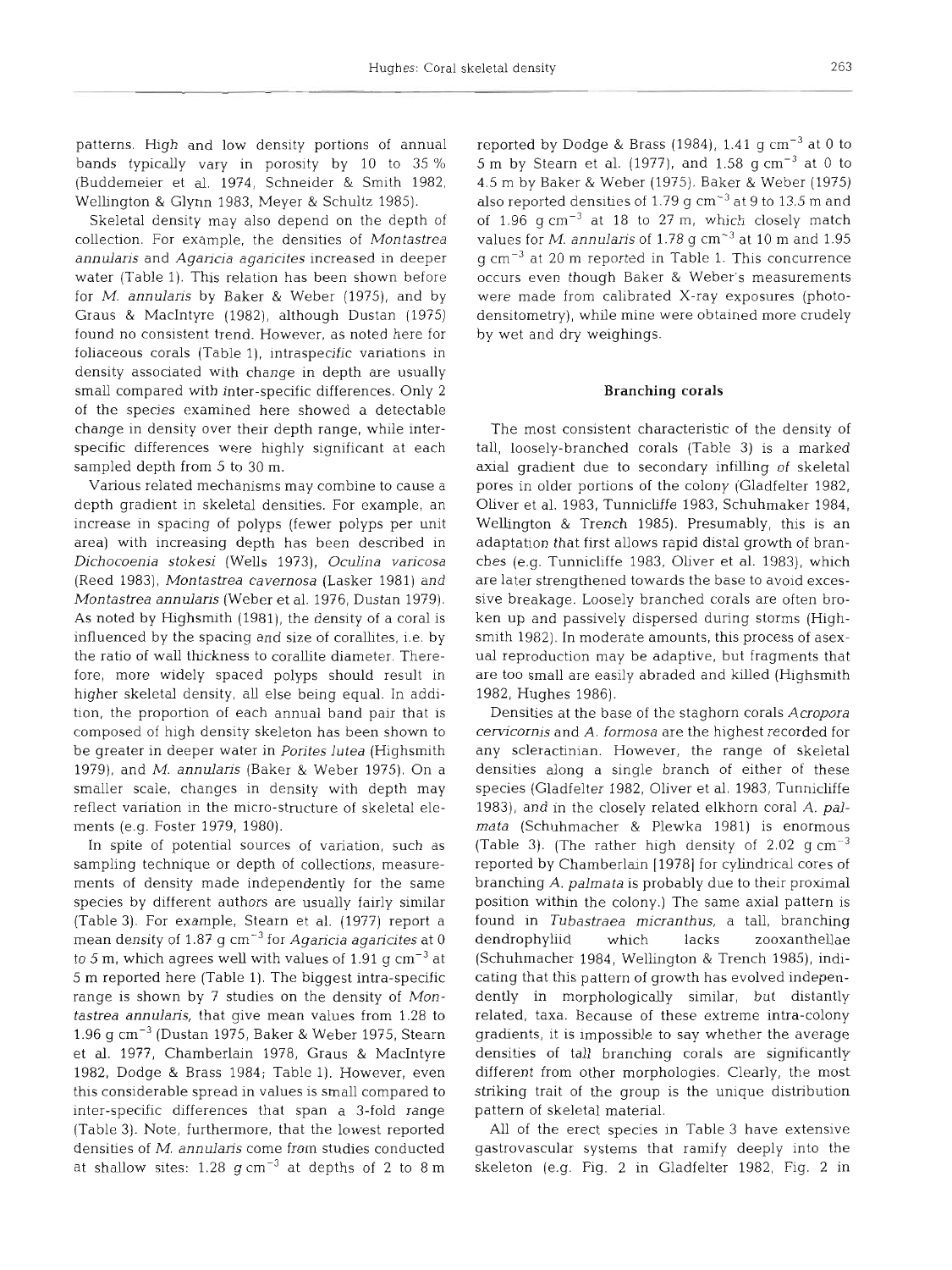Wellington & Trench 1985). Gladfelter (1982) proposed that this may be the means for inward transportation of ions required for mineralization, since non-perforate corals such as massive *Montastrea* spp. (which lack such an internal canal system) apparently do not exhibit comparable gradients in skeletal density (that is, on a spatial scale greater than a few millimeters, e.g. Schneider & Smith 1982). Infilling in branching corals results in a uniformly high density in older (proximal) skeleton, and may obscure changes in density associated with season (i.e. banding) or depth (Tunnicliffe 1983, Gladfelter 1982, 1984). This is part of the reason why almost all banding studies have been conducted with massive corals.

There are apparently no corals with entirely porous skeletons that form tall branching colonies, and very few non-perforate ones. An example of the latter is the Caribbean pillar coral *Dendrogyra cylindrus.* As the name implies, this species forms extremely stout and vertical branches, which are up to an order of magnitude thicker than those of staghorn corals. D. *cylindrus* presumably has a uniformly high skeletal density to further reduce the likelihood of breakage, and grows much slower than branching acroporids (mean linear growth of  $0.8$  cm  $yr^{-1}$  in Curaçao at 7 m depth: R.P.M. Bak pers. comm.).

Other ramose corals in Table **3,** *Eusmilia fastigiata, Madracis mirabilis, Pontes furcata, P. porites* and *Tubastraea aurea,* have much shorter branches than the taller species discussed above, and are generally much more porous. Up to **2/3** of their skeleton is composed of cavities, and they have not yet been reported to show axial gradients in density. Because of their more bushy morphology, they are not subjected to the same degree of mechanical stress from wave action, since the force acting on the base of a branch depends on its length (Wainwright et al. 1976, p. 248). In addition, shorter branches positioned closer to the substrate may encounter reduced amounts of water movement because of the shelter afforded by taller neighbours.

## Massive corals

Whole skeletons of massive corals were often the least dense of the 3 major morphological groups (branching, massive, and foliaceous) in Table **3.** Two species, *Colpophyllia natans* and *Oulophyllia crispa*, have densities of less than 1 g  $cm^{-3}$ . Both of these are brain corals, whose corallites are joined by common walls to form elongated valleys 10 to 15 mm across (Smith 1971, p. 83; Backhuys 1980, p. 68). **A** third brain coral, *Diplona labrynthiformis,* has narrow valleys which are on average only 5 mm across (Smith 1971, p. 81), and has a higher density of  $1.56$  g cm<sup>-3</sup> (Dodge

& Thompson 1974). Twelve other species of massive corals with distinct polyps (i.e, cerioid rather than meandroid coralla) have densities ranging from 1.20 to 1.87 g cm<sup>-3</sup>, with an average of 1.61 g cm<sup>-3</sup>. This range of values contrasts with 2.0 g  $cm^{-3}$  or more for most foliaceous corals (Mann-Whitney test, p < 0.001), and is also exceeded by the bases (but not the tips) of all tall branching corals. As a group, only bushy corals were less dense than massive colonies. (The mean for 5 bushy species was 1.26 g cm<sup>-3</sup> versus 1.57 g cm<sup>-3</sup> for all 16 massive species, Mann-Whitney test,  $p < 0.05$ ). Although massive colonies are relatively porous (Table 3), their hemispherical shape and wide basal area of attachment makes them highly resistant to damage from storms and hurricanes (e.g. review by Jackson & Hughes 1985).

## Foliaceous corals

Foliaceous corals as a group have the most dense skeletons yet reported for whole corals (Table 3). One obvious exception is the plate-like form of *Pontes astreoides,* which like branching and massive poritids, is relatively porous even in deep water. Flattened plates of P, *astreoides,* and *Montastrea annulans* are thicker than deep-water species of *Agaricia* and *Leptoseris* (Table 2), and are commonly attached to the reef by a sustantially greater part of their undersurface. The low density of *P. astreoides* and *M. annulans*  compared to that of the thin, but very dense, plates of *Leptosens* and *Agaricia* species indicates there is an inverse relation between density and plate thickness, analogous to the increase in density among foliaceous versus massive corals (Table 3). Indeed, a hypothetical foliaceous coral as thin as *L, cucullata* but with the density of *P. astreoides* would probably fall apart as it grew under its own weight. Foliaceous corals in shallow water are easily damaged by storms (Hughes 1984), and the most common of these species on exposed reefs are those which grow fast and have high rates of recruitment, such as A. *agancites, P. astreoides*  and *L. cucullata* (Hughes & Jackson 1985). Other species of *Agaricia, Dichocoenia,* and the plate-like morphology of *M. annularis* are most commonly found at depths greater than 15 to 20 m (Goreau & Wells 1967, Jackson & Hughes 1985).

There is no clear-cut relation between skeletal density and growth rates of the foliaceous species examined here. Growth rates of these and other species dechne in deeper water (e.g. Baker & Weber 1975, Dustan 1975, Hughes & Jackson 1985, and many more), yet the density of *Agaricia lamarcki,* A. *undata, Leptoseris cucullata,* and *Porites astreoides* did not change significantly at greater depths (Table 1). The expected increase in density did occur among deep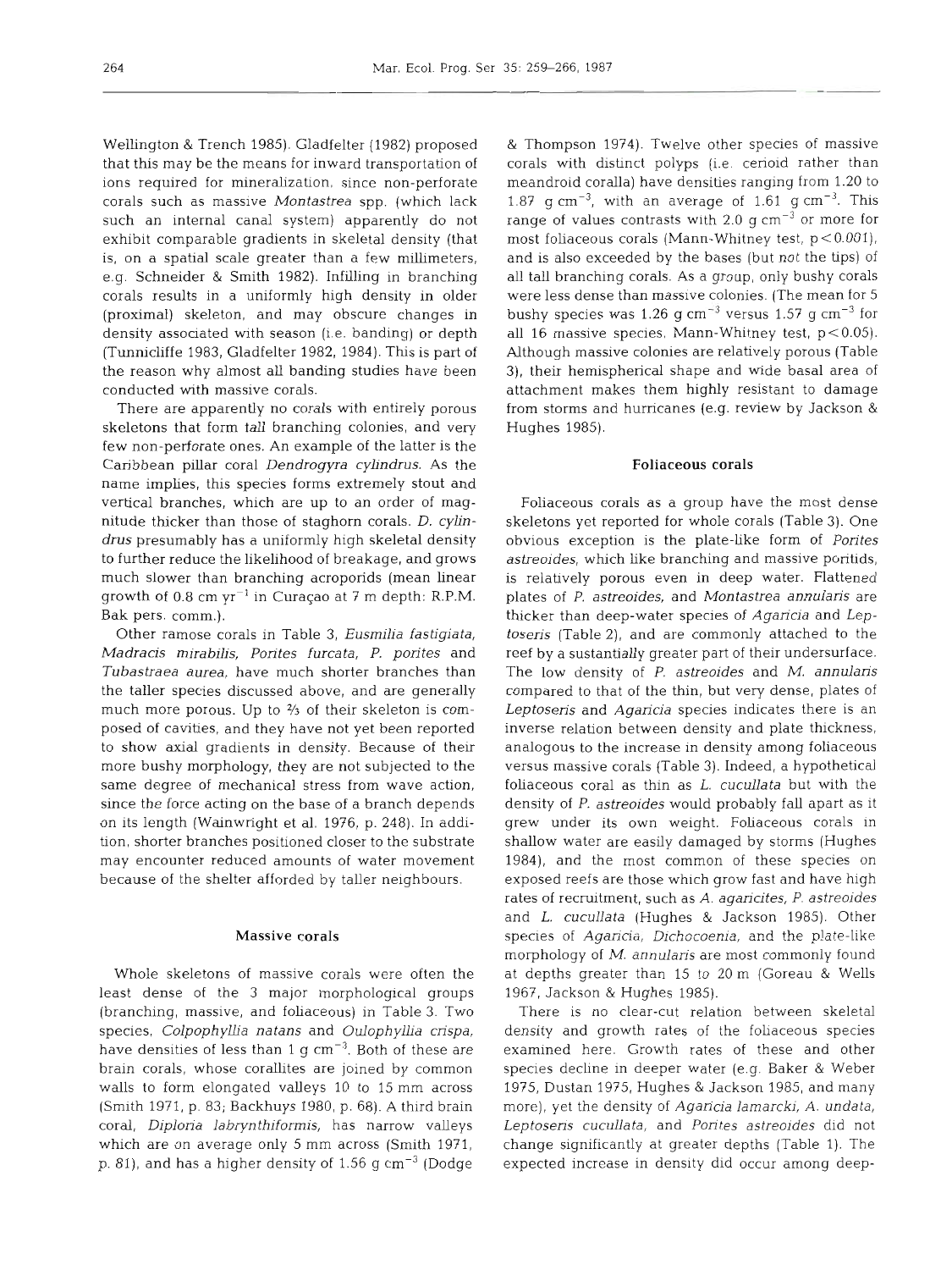water colonies of A. agaricites and Montastrea annularis, but the lack of a similar relation for the majority of the species indicates the correlation between growth and density is merely fortuitous. Furthermore, growth rates of L. cucullata and P. astreoides are very slmilar (Fig. 9 & 10 in Hughes & Jackson 1985) although these species differ greatly in density (Table 1). In addition, foliaceous M. annularis grows much slower than any species of Agancia or L. cucullata (ibid), even though the former is more porous (Table 1). These results support fighsmith's (1981) conclusion that extension rates and skeletal density of corals are only very weakly correlated.

#### **CONCLUSIONS**

High density reduces the likelihood of breakage (e.g. Wainnght et al. 1976, Chamberlain 1978, Schuhmacher 1984), and has evolved to the greatest degree in species with otherwise delicate morphologies, i.e. among tall branching and thin foliaceous corals (Table 3). Why are not all corals, including massive and bushy ones, equally dense? Presumably, there are trade-offs between skeletal density and other factors. For example, a higher density would be likely if there was a reduction in the size of a colony's corallites (or an increase in corallite spacing), so that the ratio of wall thickness to corallite diameter increased (Hlghsmith 1981). But such a remodeling might also affect the coral's ability to feed, compete for space, clean itself of sediment, or alter the size of its gonads. Since some of these changes may not be adaptive, the benefits of enhanced density may be outweighed by such potential 'costs'.

The density patterns shown here have probably persisted throughout the evolution of corals. Thus, as far as I am aware, meandroid and cenoid colonies with large polyps have always been encrusting or massive, never tree-like. Similarly, there are no extant or fossil examples of erect, loosely branching Porites spp. analogous to thickets of acroporid staghorn corals, nor are there any massive Acropora spp. that resemble poritid mounds. It seems likely that these evolutionary patterns are due in part to mechanical or developmental constraints reflected in the density trends described here.

Acknowledgements. I thank J. H. Connell, C. D'Antonio, J. B. C. Jackson, P. Ross, E. Schultz, and R. K. Trench for their support and comments. V. Tunnicliffe and R. P. M. Bak generously provided unpublished data. Collection of the foliaceous corals was made possible by the help of M. J. Boyle, F. Jeal and C. Nolan. This study was supported by NSF grants OCE 82-15469 to J. B. C. Jackson, OCE 84-08610 to J. H. Connell, and by a grant from the American Philosophical

Society to T. P. Hughes. This is contribution no. 374 of the Discovery Bay Marine Laboratory, Jamaica.

#### LITERATURE CITED

- Baker, P. A., Weber, J. N. (1975). Coral growth rate: variation with depth. Earth Planet. Sci. Lett. 27: 57-61
- Buddemeier, R. W., Maragos, J. E., Knudson, D. W. (1974). Radiographic studies of reef coral exo-skeletons: rates and patterns of coral growth. J. exp. mar. Biol. Ecol. 14: 179–200
- Chamberlam, J. A. Jr. (1978). Mechanical properties of coral skeleton: compression strength and its adaptive significance. Paleobiol. 4: 419–435
- Connell, J. H. (1973). Population ecology of reef budding corals. In: Jones, 0. A., Endean, R. (ed.) Biology and geology of coral reefs, Vol. 2. Academic Press, New York, p. 205-245
- Ditlev, H. (1980). A field guide to the reef-building corals of the Indo-Pacific. Scandinavian Science Press Ltd., Klampenborg
- Dodge, R. E., Brass, G. W. (1984). Skeletal extension, density and calcification of the reef coral, Montastrea annulans: St. Croix, U.S. Virgin Islands. Bull. mar. Sci. 34 (2): 288-307
- Dodge, R. E., Thomson, J. (1974). The natural radiochemical and growth records in contemporary hermatypic corals from the Atlantic and Caribbean. Earth Planet. Sci. Lett. 23: 313-322
- Dustan, P. (1975). Growth and form in the reef-building coral M. *annularis.* Mar. Biol. 33: 101–10
- Dustan, P. (1979). Distribution of zooxanthellae and photosynthetic chloroplast pigments of the reef-budding coral Montastrea annularis (Ellis and Solander) in relation to depth on a West Indian coral reef. Bull. mar. Sci. 29 (1): 79-95
- Foster, A. B. (1979). Phenotypic plasticity in the reef corals Montastrea annularis (Ellis and Solander) and Siderastrea siderea (Ellis and Solander). J. exp. mar. Biol. Ecol. 39: 25-54
- Foster, A. B. (1980). Environmental variation in skeletal morphology within the Canbbean reef corals Montastrea annularis and Siderastrea siderea. Bull. mar. Sci. 30 (3): 678-709
- Gladfelter, E. H. (1982). Skeletal development in Acropora cervicornis I. Patterns of calcium carbonate excretion in the axial corallite. Coral Reefs  $1: 45-5$
- Gladfelter, E. H. (1984). Skeletal development in Acropora cervicornis. 111. **A** comparison of monthly rates of linear extension and calcium carbonate accretion measured over a year. Coral Reefs **3:** 51-57
- Goreau, T. F., Wells, J. W. (1967). The shallow-water Scleractinia of Jamaica: Revised list of species and their vertical distribution range. Bull. mar. Sci. 17 $(2)$ : 442-453
- Graus, R. R., MacIntyre, I. G. (1982). Vanation in growth forms of the reef coral M. annulans (Ellis & Solander): a quantitative evaluation of growth response to light distribution using computer simulation. In: Riitzler, K., MacIntyre, I. G. (ed.) The Atlantic Barrier Reef ecosystem at Carrie Bow Cay, Belize. I. Structure and communities. Smithson. Contr. mar. Sci. 12: 441-464
- Highsmith, R. (1979). Coral growth rates and environmental control of density banding. J. exp. mar. Biol. Ecol. 37: 105-125
- Highsmith, R. C. (1981). Coral bioerosion: damage relative to skeletal density. Am. Nat. 117 (2): 193-198